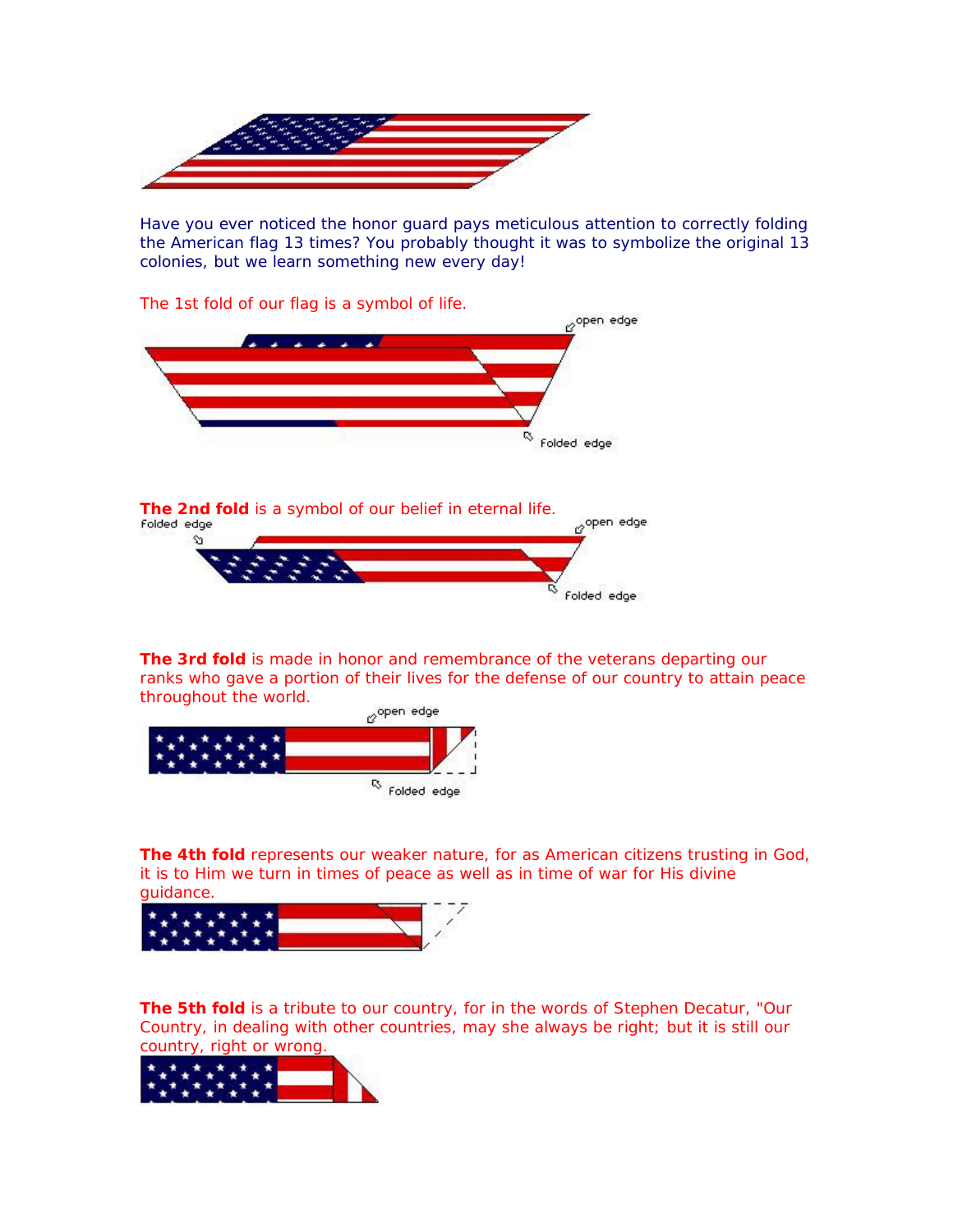**The 6th fold** is for where our hearts lie. It is with our heart that We pledge allegiance to the flag of the United States Of America, and the Republic for which it stands, one Nation under God, indivisible, with Liberty and Justice for all.



**The 7th fold** is a tribute to our Armed Forces, for it is through the Armed Forces that we protect our country and our flag against all her enemies, whether they be found within or without the boundaries of our republic.



**The 8th fold** is a tribute to the one who entered into the valley of the shadow of death, that we might see the light of day.



**The 9th fold** is a tribute to womanhood, and Mothers. For it has been through their faith, their love, loyalty and devotion that the character of the men and women who have made this country great has been molded.



**The 10th fold** is a tribute to the father, for he, too, has given his sons and daughters for the defense of our country since they were first born.



**The 11th fold** represents the lower portion of the seal of King David and King Solomon and glorifies in the Hebrews eyes, the God of Abraham, Isaac and Jacob.



**The 12th fold** represents an emblem of eternity and glorifies, in the Christians eyes, God the Father, the Son and Holy Spirit.